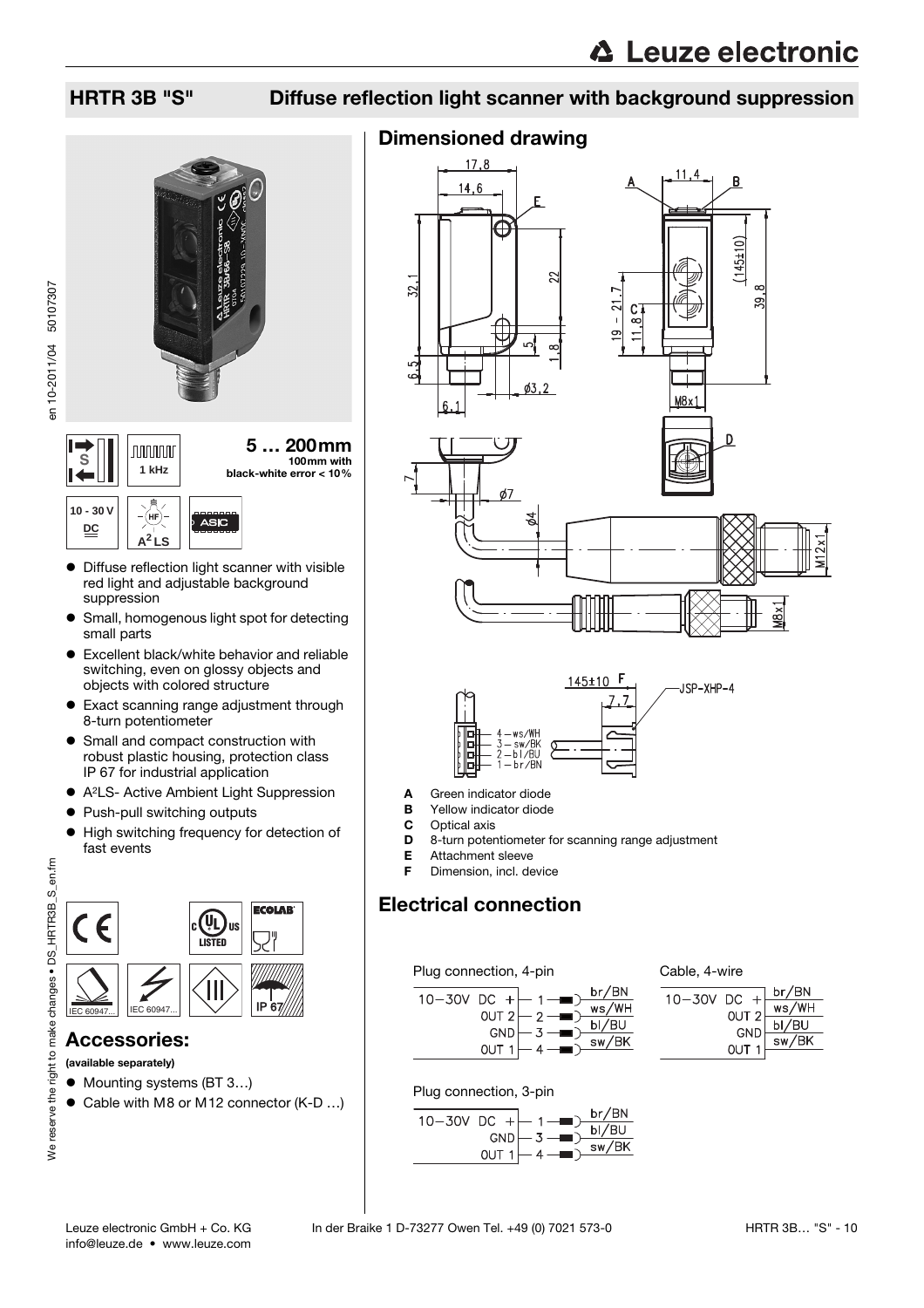# **∆ Leuze electronic**

Tables

1 white 90% 2 grey 18% 3 black 6%

Scanning range [mm]

Diagrams

-6 -4 -2  $\overline{0}$ 2 4 6

x

**A B C**

 $\mathbb{R}$ 

J.

Misalignment y [mm]

**Visalignment v** 

 $[mm]$ 

**A** white 90% **B** grey 18% **C** black 6%

x  $+\overline{\phantom{a}}$ y

Remarks Mounting system:

➀ = BT 3

 $(2+3)$  = BT 3.1<sup>1</sup>

 $(1) + (2) + (3) = BT 3B$ 

10 5 0

<sub>15</sub>  $\overline{2}$ <sub>21</sub> 30

Red. of scan range y [mm]

[mm] range v of scan r Red.

### HRTR 3B "S"

 $1 \t 5$  200 2 10 150 3 15 120

0 25 50 75 100 125 150 175 200

0 25 50 75 100 125 150 175 200

Scanning range x [mm]

Distance x [mm]

T v2

y1

Typ. black/white behavior

y

Typ. response behavior (white 90%)

y1

### **Specifications**

#### Optical data

Typ. scanning range limit <sup>1)</sup> Scanning range<sup>2)</sup> Adjustment range <sup>1)</sup><br>Light spot Light source 3)

#### Timing

Switching frequency 1,000Hz<br>
Response time 0.5 ms Response time<br>Delay before start-up

#### Electrical data

Operating voltage  $U_B$ <sup>4)</sup> Residual ripple ≤ 15% of UBS Section 15 metals of UBS Section 15 metals of UBS Section 15 metals of UBS Section 15 metals of UBS Section 15 metals of UBS Section 15 metals of UBS Section 15 metals of UBS Section 15 metals Open-circuit current<br>Switching output 15mA 1.166<sup>5</sup> Switching output

Function characteristics Signal voltage high/low<br>Output current Current continuous control of  $\geq$  Output current max. 100mA<br>
Signal voltage high/low  $\geq$  Output current max. 100mA<br>
Scanning range adjustable via 8

Indicators Green LED<br>
Yellow LED ready<br>
Yellow LED

#### Mechanical data

Housing 7)<br>Optics cover

#### Environmental data

Ambient temp. (operation/storage)  $-30^{\circ}\text{C}$  ... +55°C/-30°C ... +70°C Protective circuit VDE safety class III<br>Protection class IP 67 Protection class<br>Light source Standards applied IEC 6094<br>Certifications UL 508 <sup>4</sup> Certifications

- 1) Typ. scan. range limit/adjustment range: max. achievable scanning range/adjustment range for light objects (white 90%)
- 2) Scanning range: recommended scanning range for objects with different diffuse reflection
- 
- 4) Observe the safety regulations and installation instructions regarding power supply and wiring;
- 
- 5) The push-pull switching outputs must not be connected in parallel<br>6) Pin 2: unassigned, hence especially suitable for the connection to

Patent Pending Publ. No. US 7,476,848 B2

### Remarks

Adapter plate: BT 3.2 (part no. 50103844) for alternate mounting on 25.4mm hole spacing (Omron E3Z, Sick W100…)





Optics cover plastic (PMMA) Weight with connector: 10g with 200mm cable and connector: 20g with 2m cable: 50g Connection type 2m cable (cross section 4x0.20mm²), connector M8 metal, 0.2m cable with connector M8 or M12





- 
- 3) Average life expectancy 100,000h at an ambient temperature of 25°C 4) Observe the safety regulations and installation instructions regarding provided to
- for UL applications: only for use in "Class 2" circuits acc. to NEC
- 
- 6) Pin 2: unassigned, hence especially suitable for the connection to AS-interface I/O coupling modules

8) 2=polarity reversal protection, 3=short-circuit protection for all transistor outputs

### 1) Packaging unit: PU = 10 pcs.

(part no. 50060511)

 $\mathcal{P}_4$ 

➀➁➂

(part no. 50105585)

(part no. 50105546)

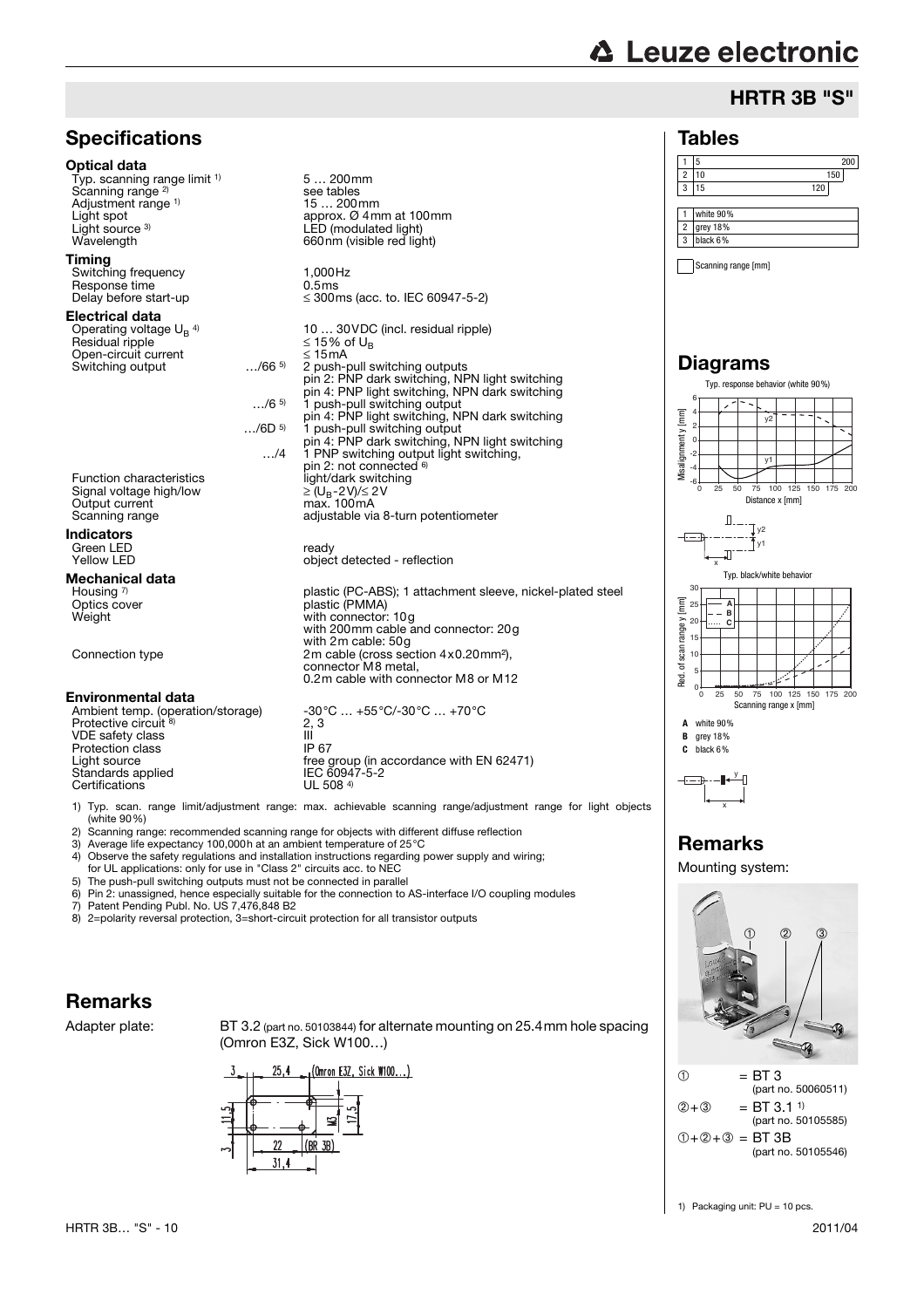## HRTR 3B "S" Diffuse reflection light scanner with background suppression

### Order guide

| <b>Selection table</b><br>Equipment $\blacklozenge$ |                                                                      |        | Order code $\rightarrow$                                | <b>HRTR 3B/66-S</b><br>Part No. 50107242 | <b>HRTR 3B/66-S-S8</b><br>Part No. 50107243 | <b>HRTR 3B/66-S, 200-S8</b><br>Part No. 50107244 | HRTR 3B/66-S, 200-S12<br>Part No. 50107245 | <b>HRTR 3B/66-S, 5000</b><br>Part No. 50110809 | <b>HRTR 3B/6-S-S8.3</b><br>Part No. 50108407 | HRTR 3B/6D-S-S8.3<br>on request | <b>HRTR 3B/6-S, 200-S8.3</b><br>Part No. 50109051 | <b>HRTR 3B/6D-S, 200-S8.3</b><br>on request | HRTR 3B/66-S, 100-XHP<br>Part No. 50113044 |
|-----------------------------------------------------|----------------------------------------------------------------------|--------|---------------------------------------------------------|------------------------------------------|---------------------------------------------|--------------------------------------------------|--------------------------------------------|------------------------------------------------|----------------------------------------------|---------------------------------|---------------------------------------------------|---------------------------------------------|--------------------------------------------|
| Output 1<br>(0 <sup>U</sup> T <sub>1</sub> )        | push-pull switching output                                           |        | light switching<br>O<br>dark switching                  |                                          |                                             |                                                  |                                            | $\bullet$                                      |                                              | $\bullet$                       |                                                   | $\bullet$                                   | $\bullet$                                  |
|                                                     | PNP transistor output                                                | ᅎ      | light switching<br>◯<br>dark switching                  |                                          |                                             |                                                  |                                            |                                                |                                              |                                 |                                                   |                                             |                                            |
|                                                     | NPN transistor output                                                |        | С<br>light switching<br>dark switching                  |                                          |                                             |                                                  |                                            |                                                |                                              |                                 |                                                   |                                             |                                            |
| Output 2<br>(OUT 2)                                 | push-pull switching output                                           | ᅎ      | С<br>light switching<br>dark switching                  |                                          |                                             |                                                  |                                            | $\bullet$                                      |                                              |                                 |                                                   |                                             | $\bullet$                                  |
|                                                     | PNP transistor output                                                | ╱      | О<br>light switching<br>dark switching                  |                                          |                                             |                                                  |                                            |                                                |                                              |                                 |                                                   |                                             |                                            |
|                                                     | NPN transistor output                                                |        | $\overline{\rm C}$<br>light switching<br>dark switching |                                          |                                             |                                                  |                                            |                                                |                                              |                                 |                                                   |                                             |                                            |
| Connection                                          | cable 100mm                                                          |        | 4-wire                                                  |                                          |                                             |                                                  |                                            |                                                |                                              |                                 |                                                   |                                             | $\bullet$ 1)                               |
|                                                     | cable 2,000mm                                                        |        | 4-wire                                                  |                                          |                                             |                                                  |                                            |                                                |                                              |                                 |                                                   |                                             |                                            |
|                                                     | cable 5,000mm                                                        | 4-wire |                                                         |                                          |                                             |                                                  | $\bullet$                                  |                                                |                                              |                                 |                                                   | $\bullet$                                   |                                            |
|                                                     | M8 connector, metal                                                  |        | 3-pin                                                   |                                          |                                             |                                                  |                                            |                                                |                                              | $\bullet$                       |                                                   |                                             |                                            |
|                                                     | M8 connector, metal                                                  |        | 4-pin                                                   |                                          | ●                                           |                                                  |                                            |                                                |                                              |                                 |                                                   |                                             |                                            |
|                                                     | 200mm cable with M8 connector                                        |        | 3-pin                                                   |                                          |                                             |                                                  |                                            |                                                |                                              |                                 |                                                   | $\bullet$                                   |                                            |
|                                                     | 200 mm cable with M8 connector                                       |        | 4-pin                                                   |                                          |                                             | $\bullet$                                        |                                            |                                                |                                              |                                 |                                                   |                                             |                                            |
|                                                     | 200mm cable with M12 connector                                       | 4-pin  |                                                         |                                          |                                             | $\bullet$                                        |                                            |                                                |                                              |                                 |                                                   |                                             |                                            |
|                                                     | pin 2: not assigned, suitable for connecting to AS-i coupling module |        |                                                         |                                          |                                             |                                                  |                                            |                                                | $\bullet$                                    |                                 | $\bullet$                                         |                                             |                                            |
| Configuration                                       | freely adjustable via 8-turn potentiometer                           |        |                                                         |                                          |                                             |                                                  |                                            | ●                                              |                                              | $\bullet$                       |                                                   | $\bullet$                                   |                                            |
|                                                     | preset to scanning range [mm]:                                       |        |                                                         |                                          |                                             |                                                  |                                            |                                                |                                              |                                 |                                                   |                                             |                                            |

1) With XHP connector: dimensions including device  $145$ mm  $\pm 10$ mm